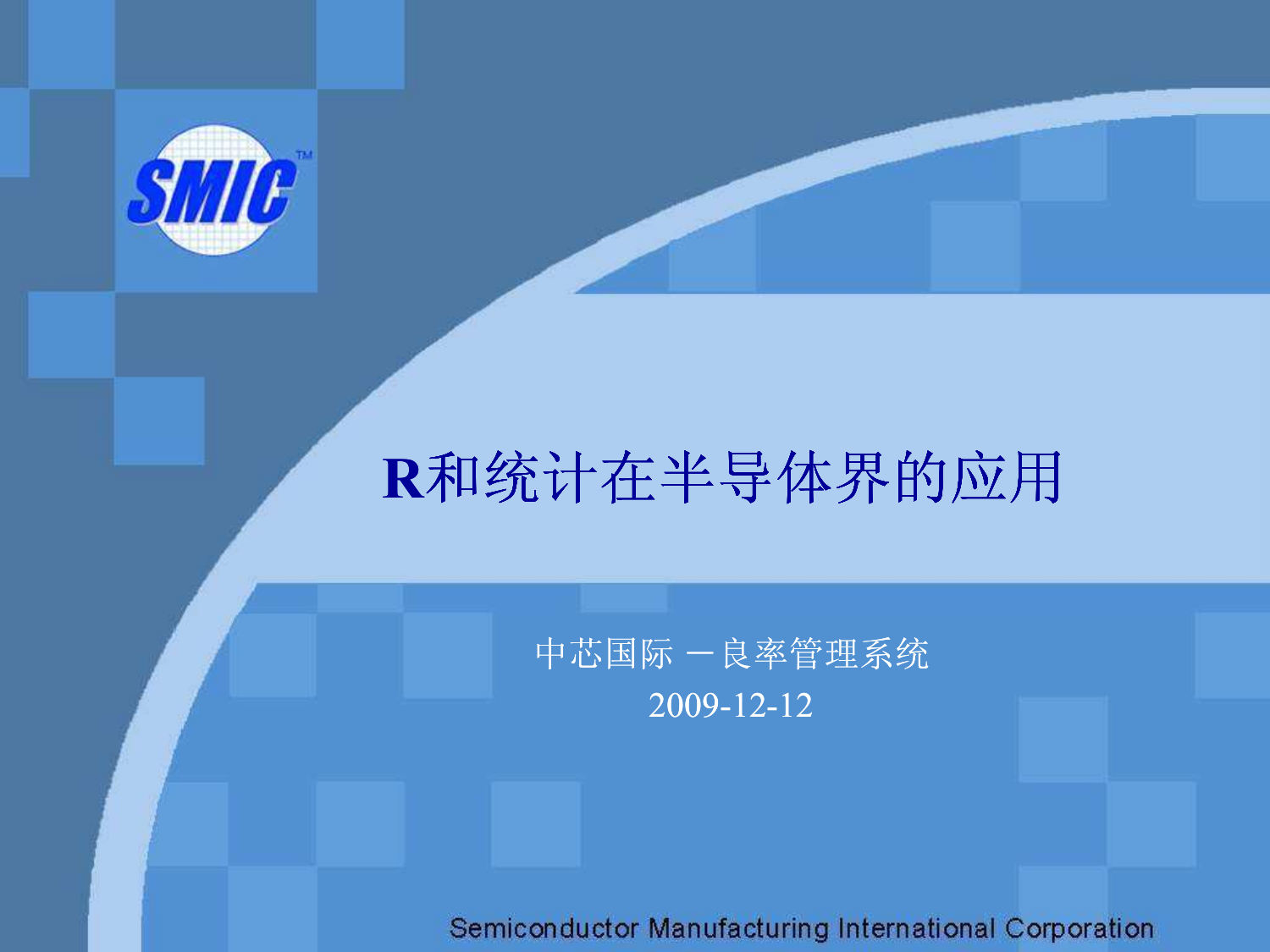These materials are confidential and constitute proprietary information of SMIC. These materials are for reference only and may not be copied or distributed without written permission from SMIC. SMIC shall not be responsible for any party's reliance on these materials.

#### Applied R and Statistics for Semiconductor

Semiconductor introduction

 $\triangleright$  R/Statistics applications  $\triangleright$  Some recent cases

Patent: Product Bit Analysis

Patent: WAT Classification Analysis







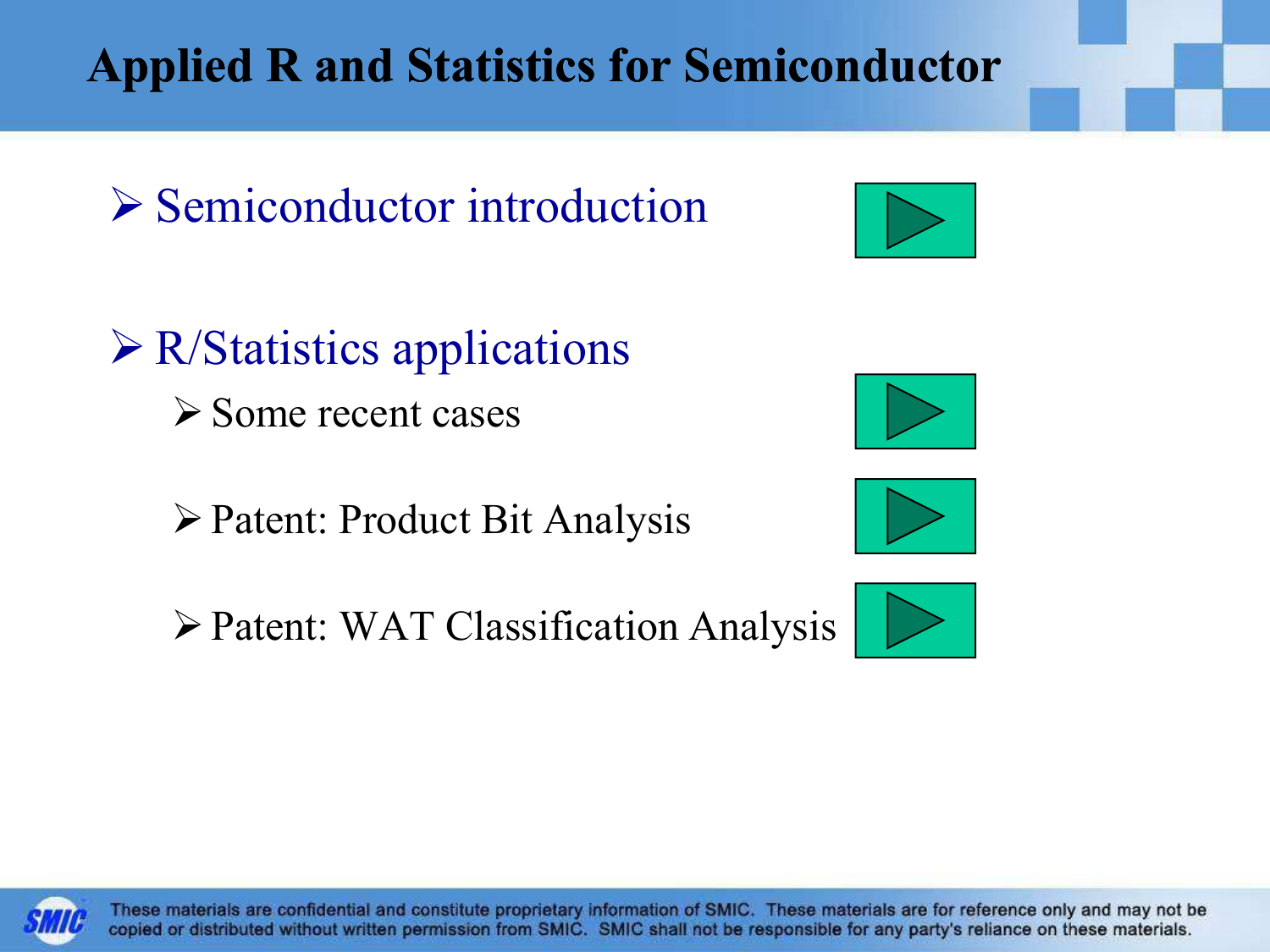

**Semiconductor Manufacturing International Corporation**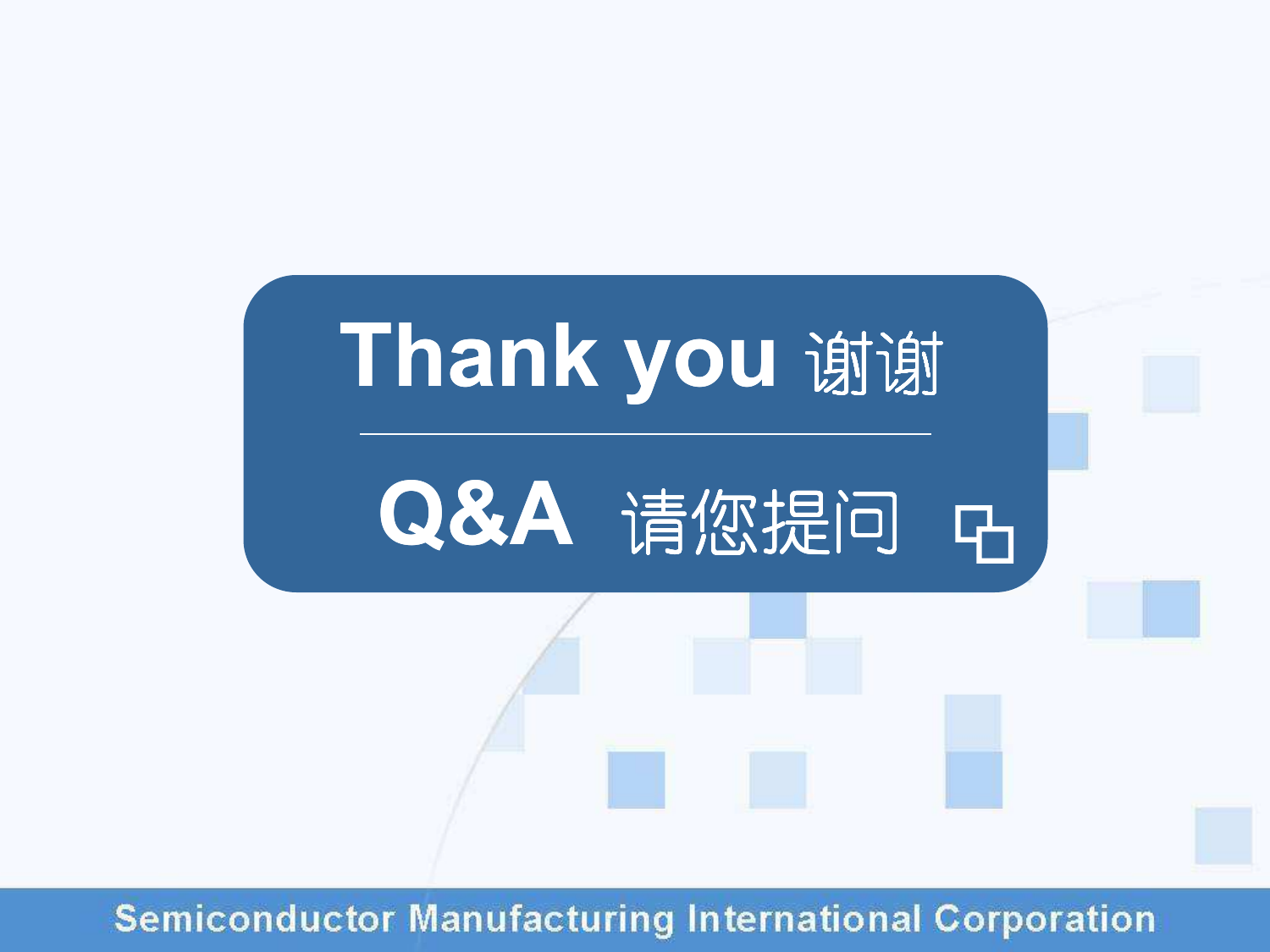

林光启学历:美国Texas A&M University 统计硕士,University of Southern California MBA工作经验:Stata Corp, 客服工程师PDF Solutions, 研发工程师中芯国际, 良率管理部门主管

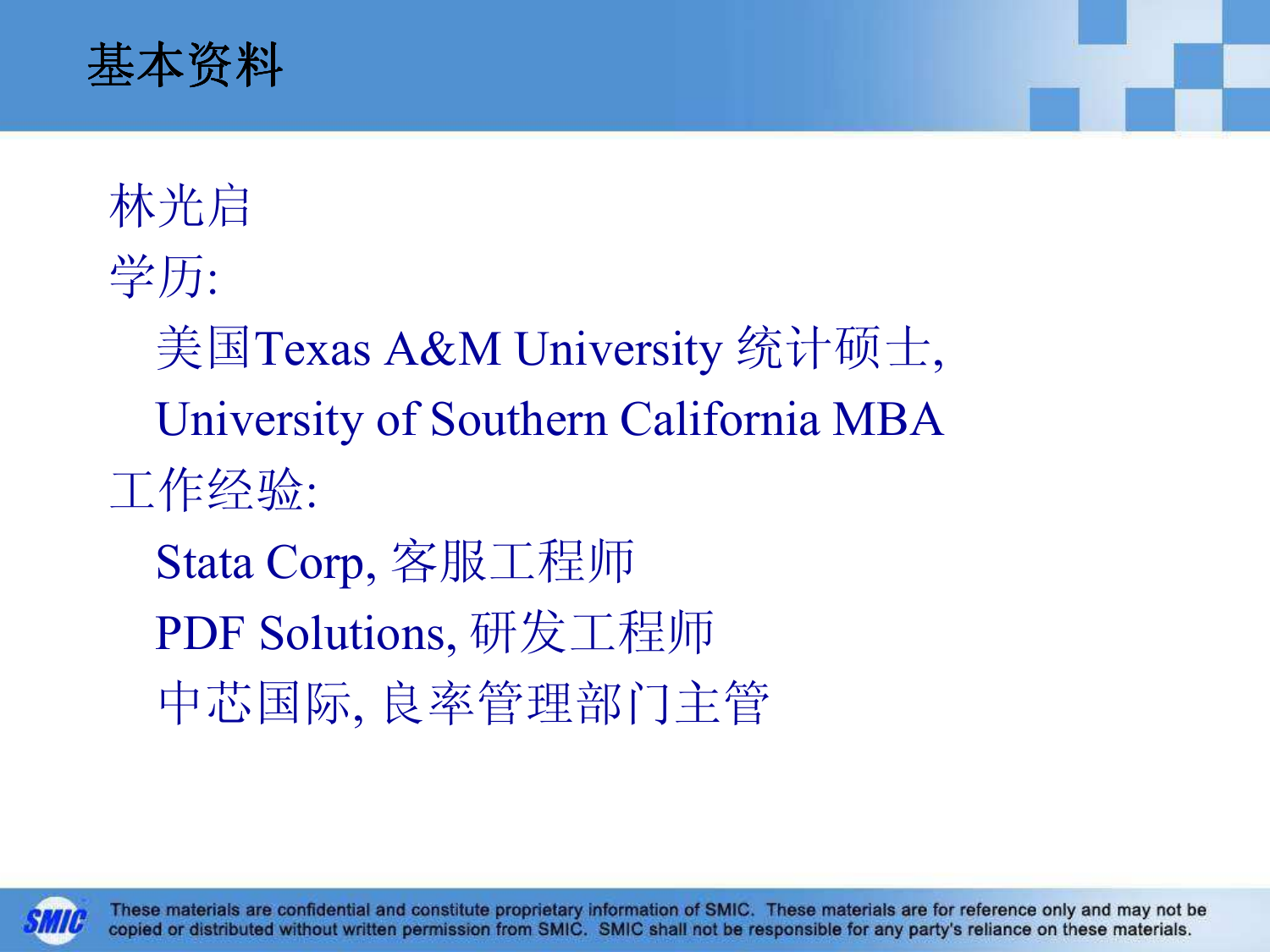## Integrated Circuit (IC) Manufacturing

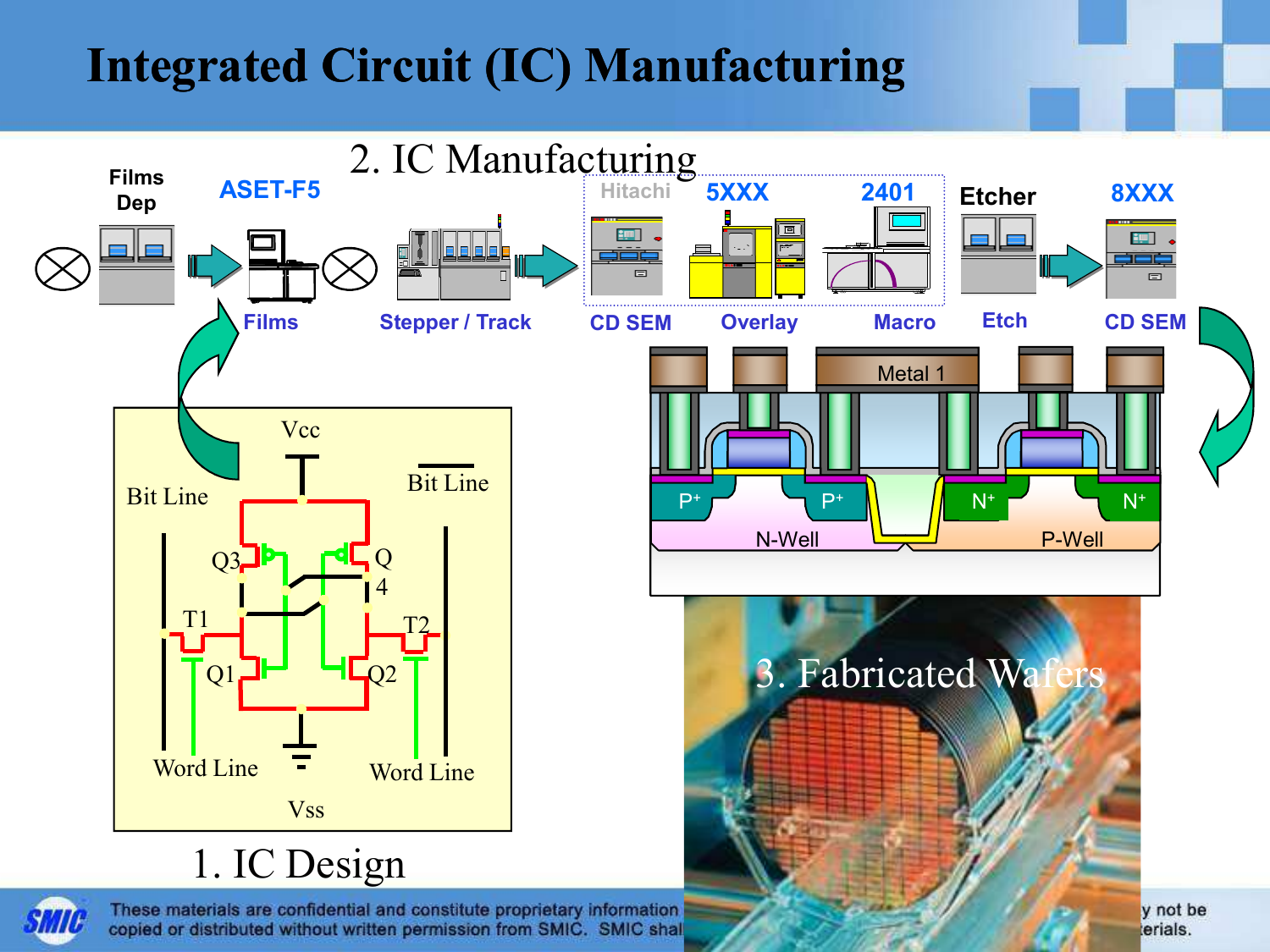#### Fab Yield Management System Structure

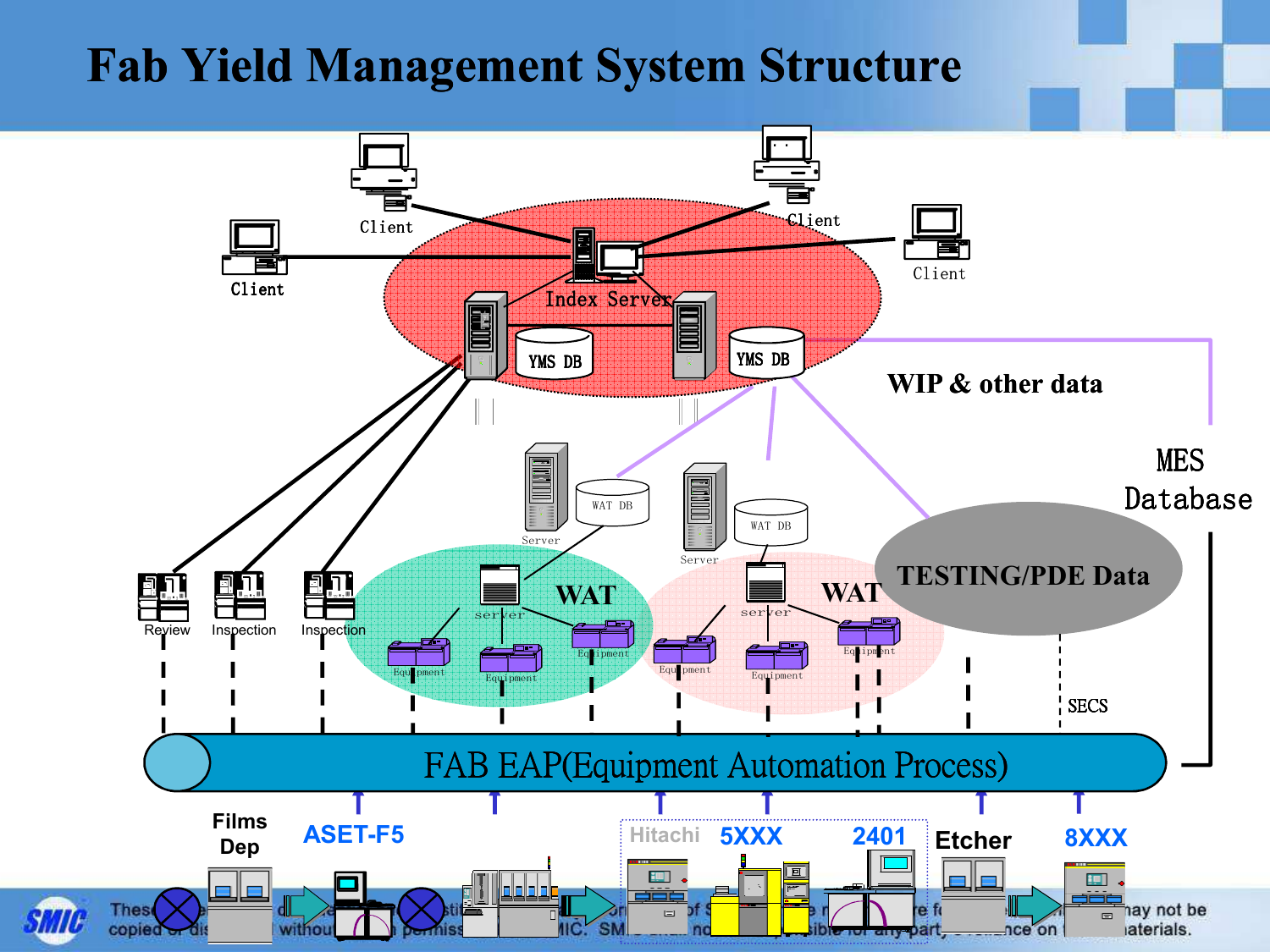#### Semiconductor Manufacturing Data Flow



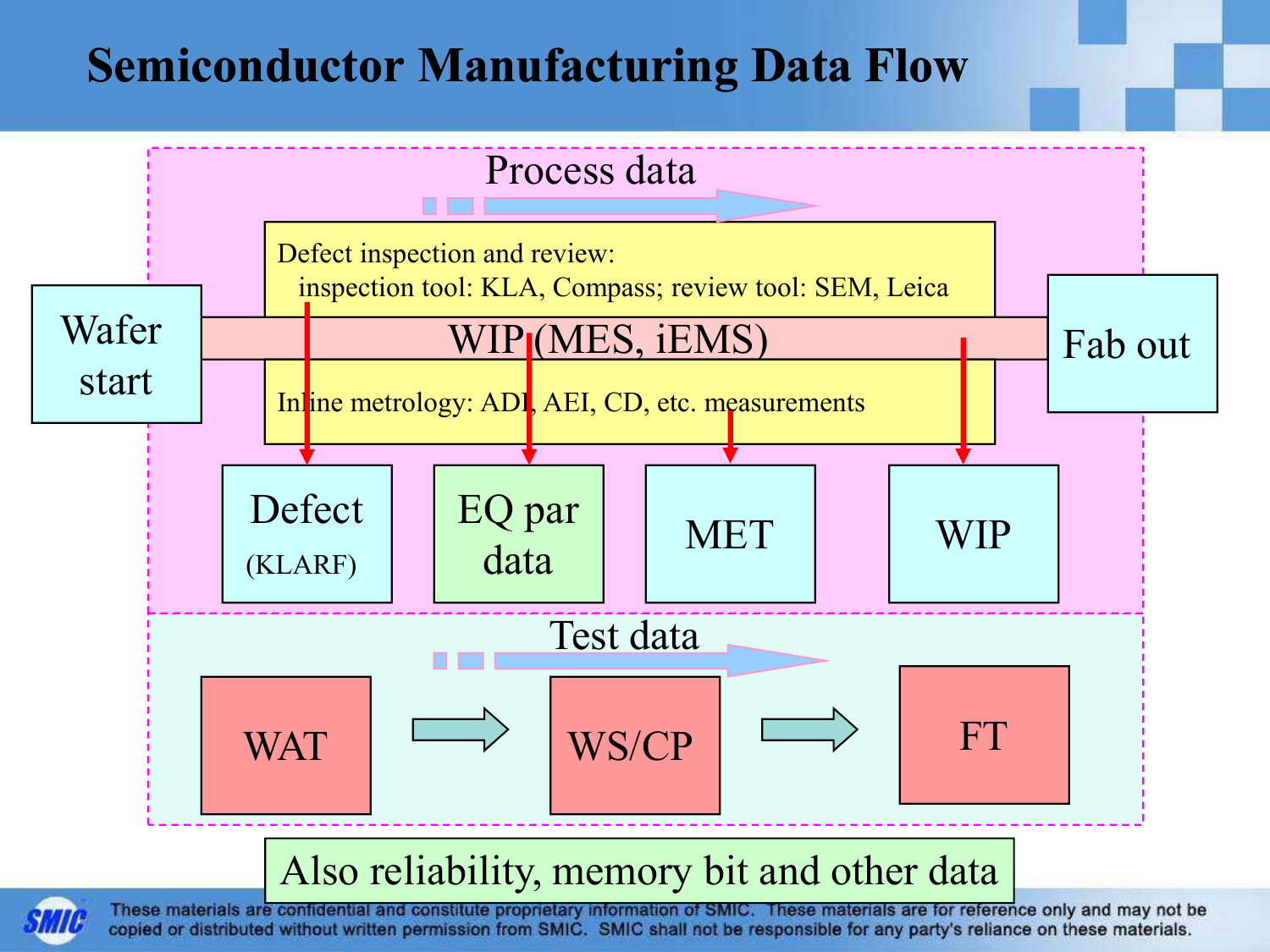### Complications…



t be

- $\bullet$  Huge and complex production data
	- Mass product weekly volume:
		- CP: 50 lots \* 25 wafers \* 500 dies = 625K dies
		- WAT:  $50 * 25 * 80$  parameters  $* 5$  sites  $= 500$ K measurements
		- WIP: 400+ steps, continuous equipment parameter data
	- **Complexity** 
		- Data complexity
			- Yield bins and zones, WAT scale, defect within-die location
		- • Relational complexity
			- CP-WAT link at wafer/site levels, CP/bit-Defect, CP-WIP
- • Extreme valuable information
	- Large stake: 150K+ wafers / month
		- Efficiency: generate reports from hours/days to automated report
		- •Free engineers to do engineering!

#### Solve 4 days earlier with 50 wafers/day = 200 wafers!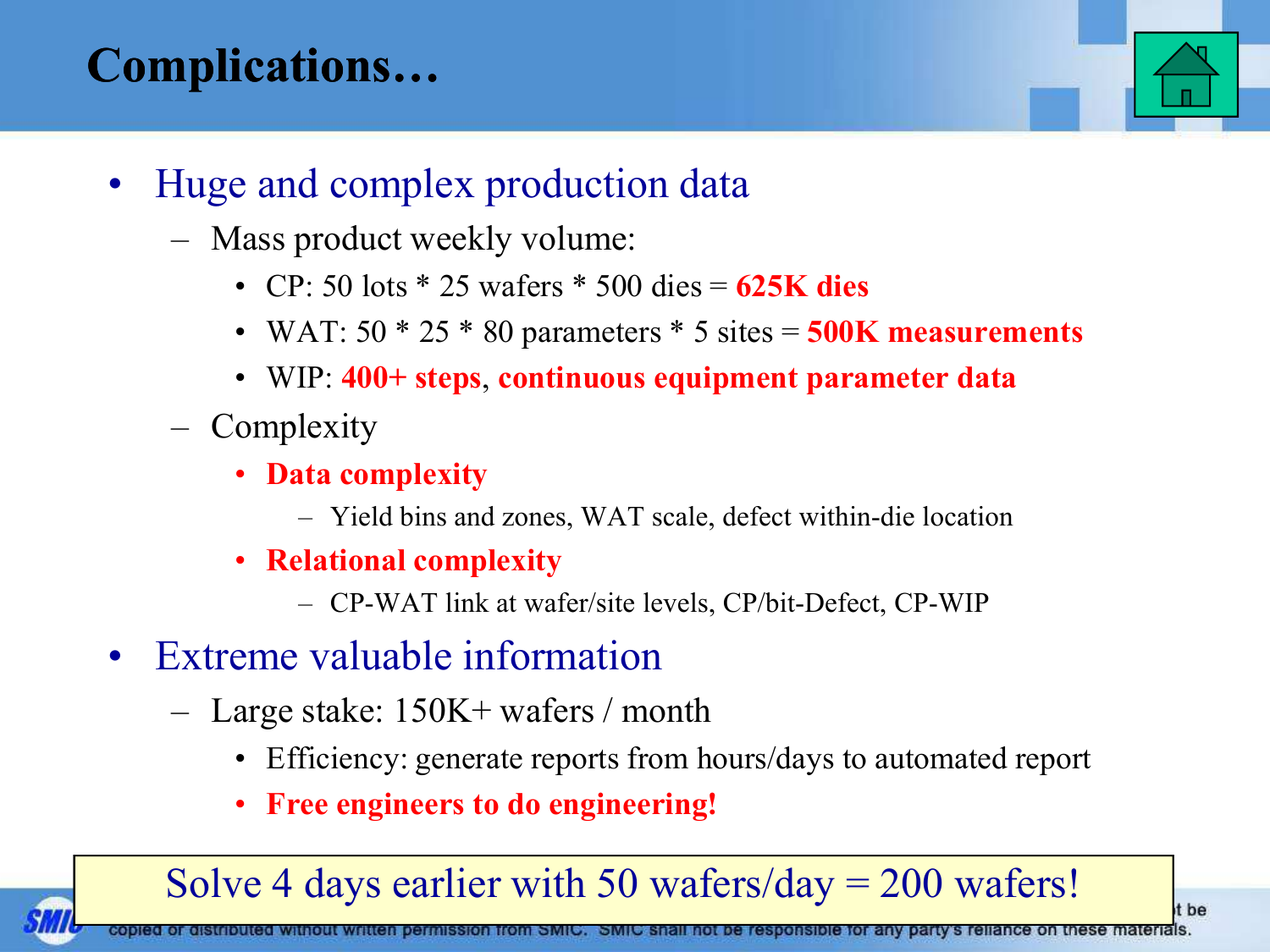### Wafermap Application – Re-ink At-Risk Die



These materials are confidential and constitute proprietary information of SMIC. These 413.3 copied or distributed without written permission from SMIC. SMIC shall not be responsible for any party's reliance on these materials.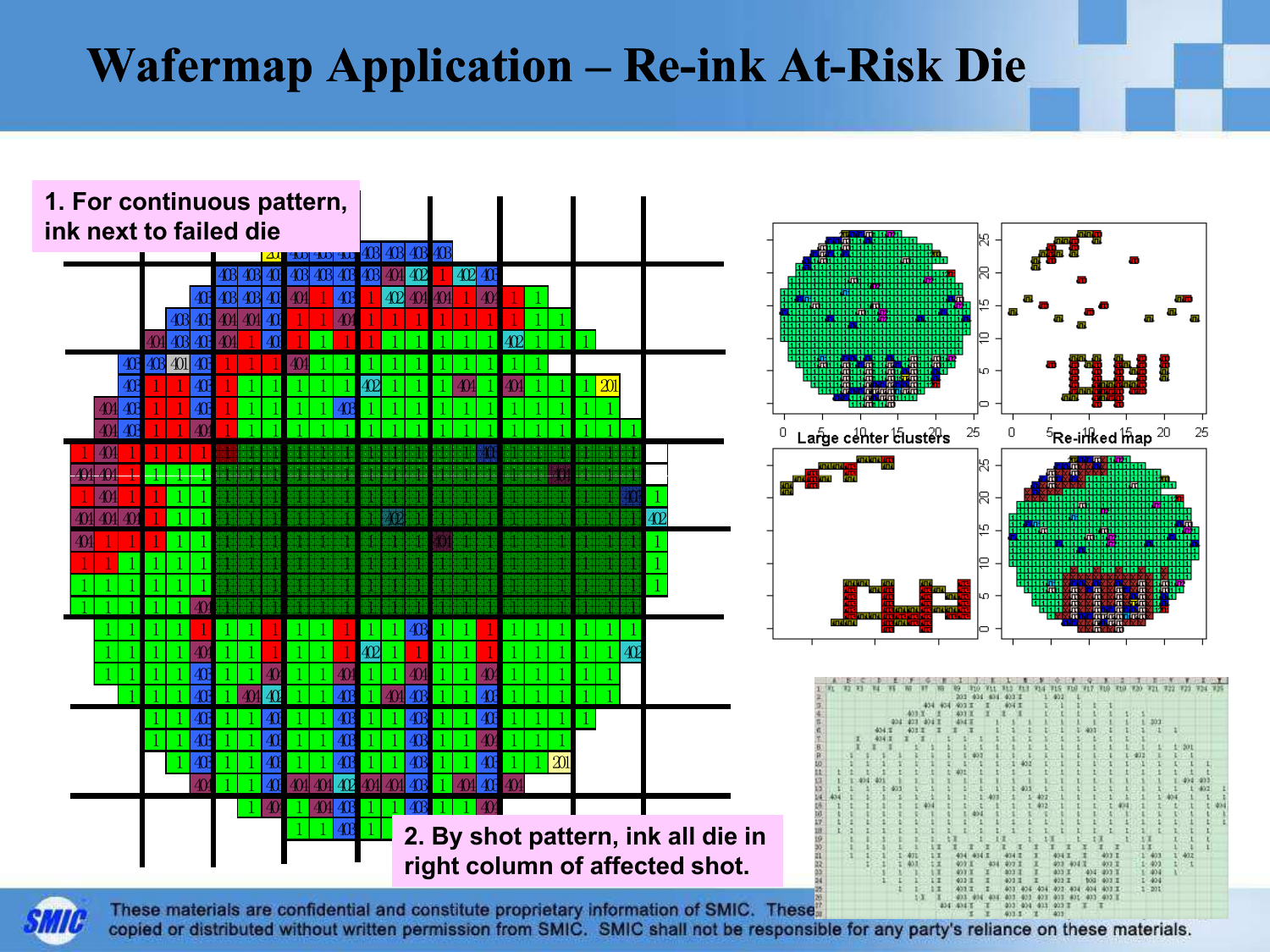#### Wafermap Application – View Parameter Pattern



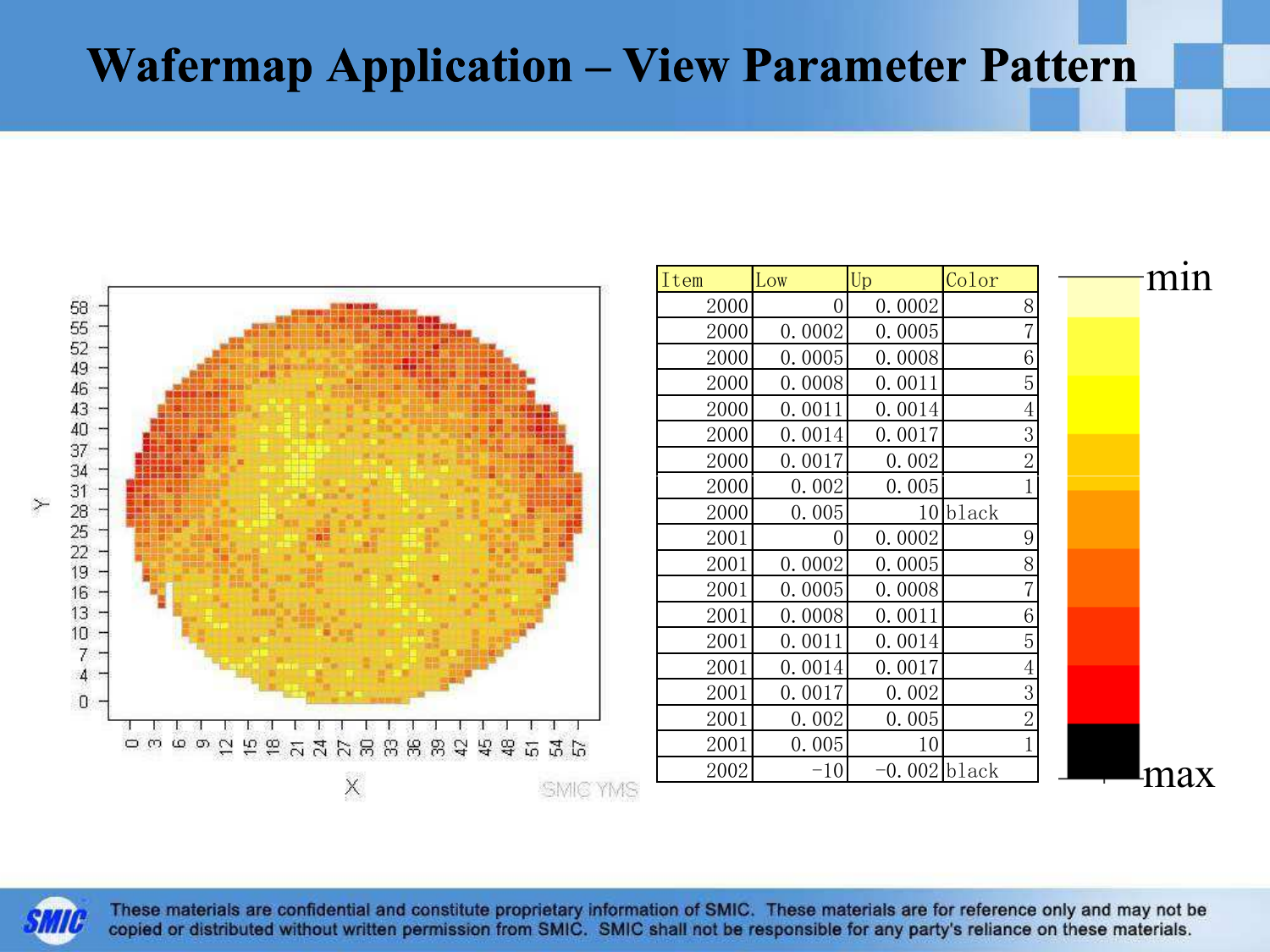#### Trend Chart Application – Monitor Yield Bins

 $\bullet$ 

#### Trend up **• Out of bound**



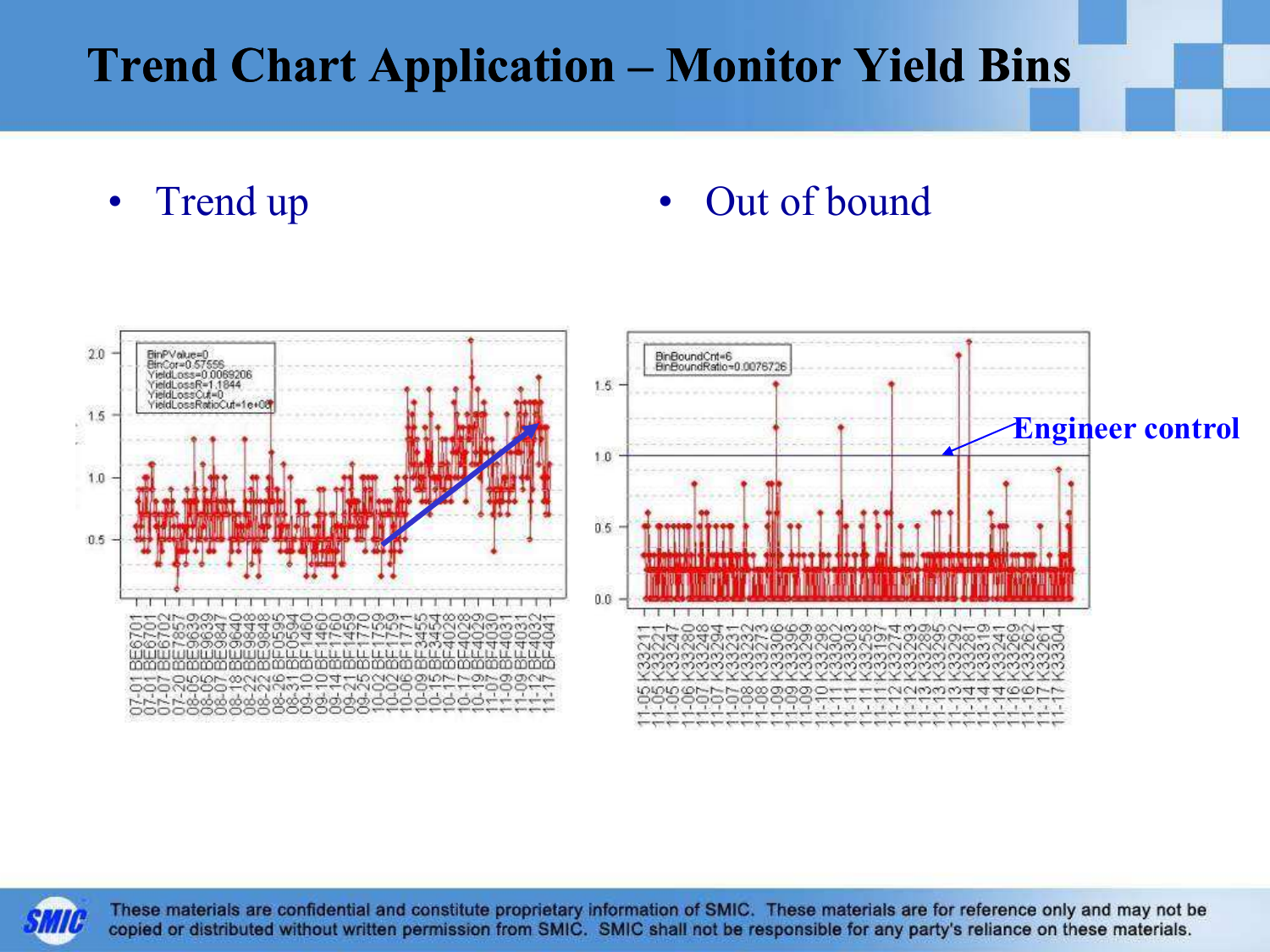#### Trend Chart Application – Monitor E-Test Data



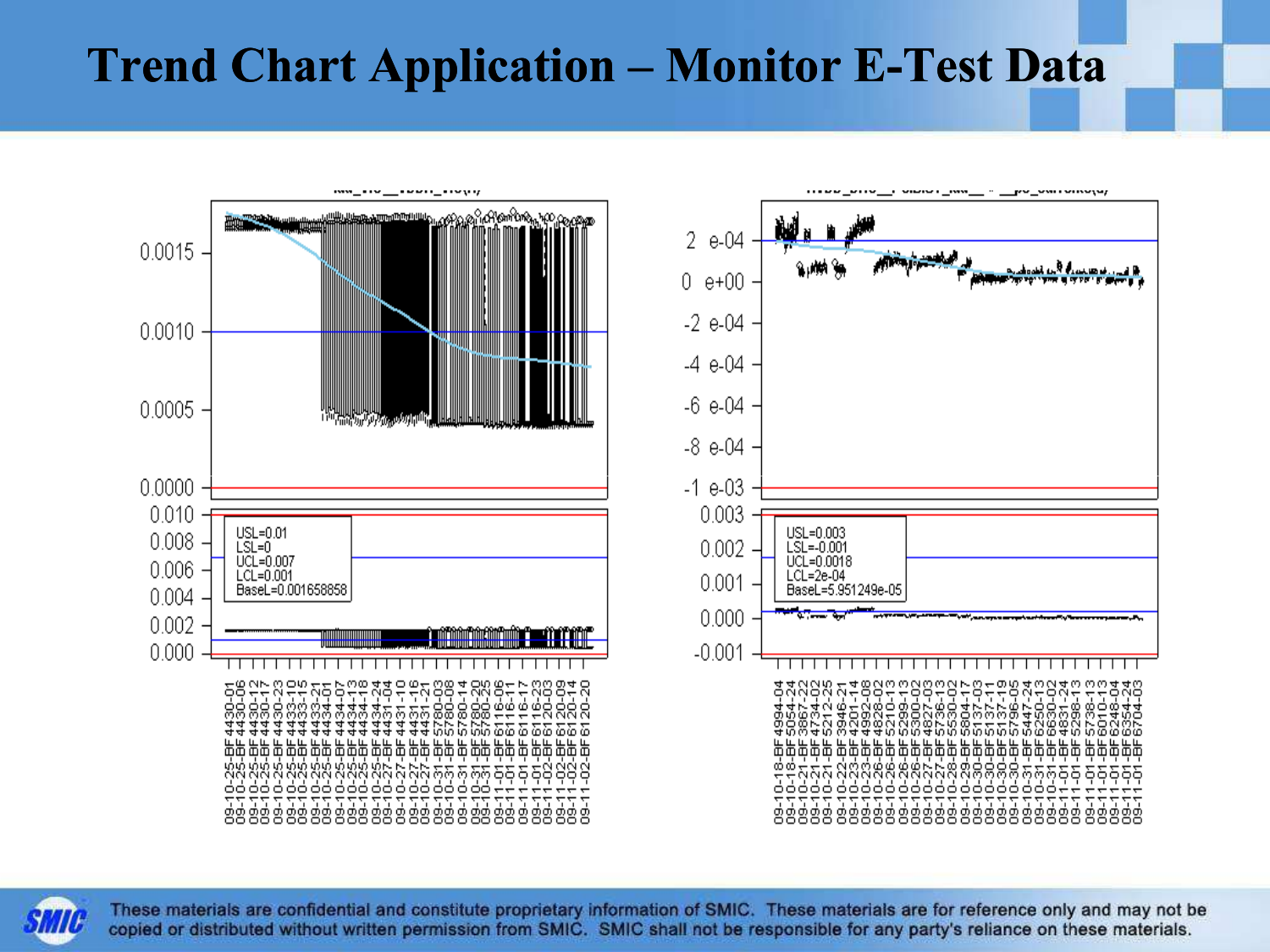### Comparison Applications



 $\blacktriangleright$  Identify statistically and engineering significant signals out of hundreds, thousands, and more parameters

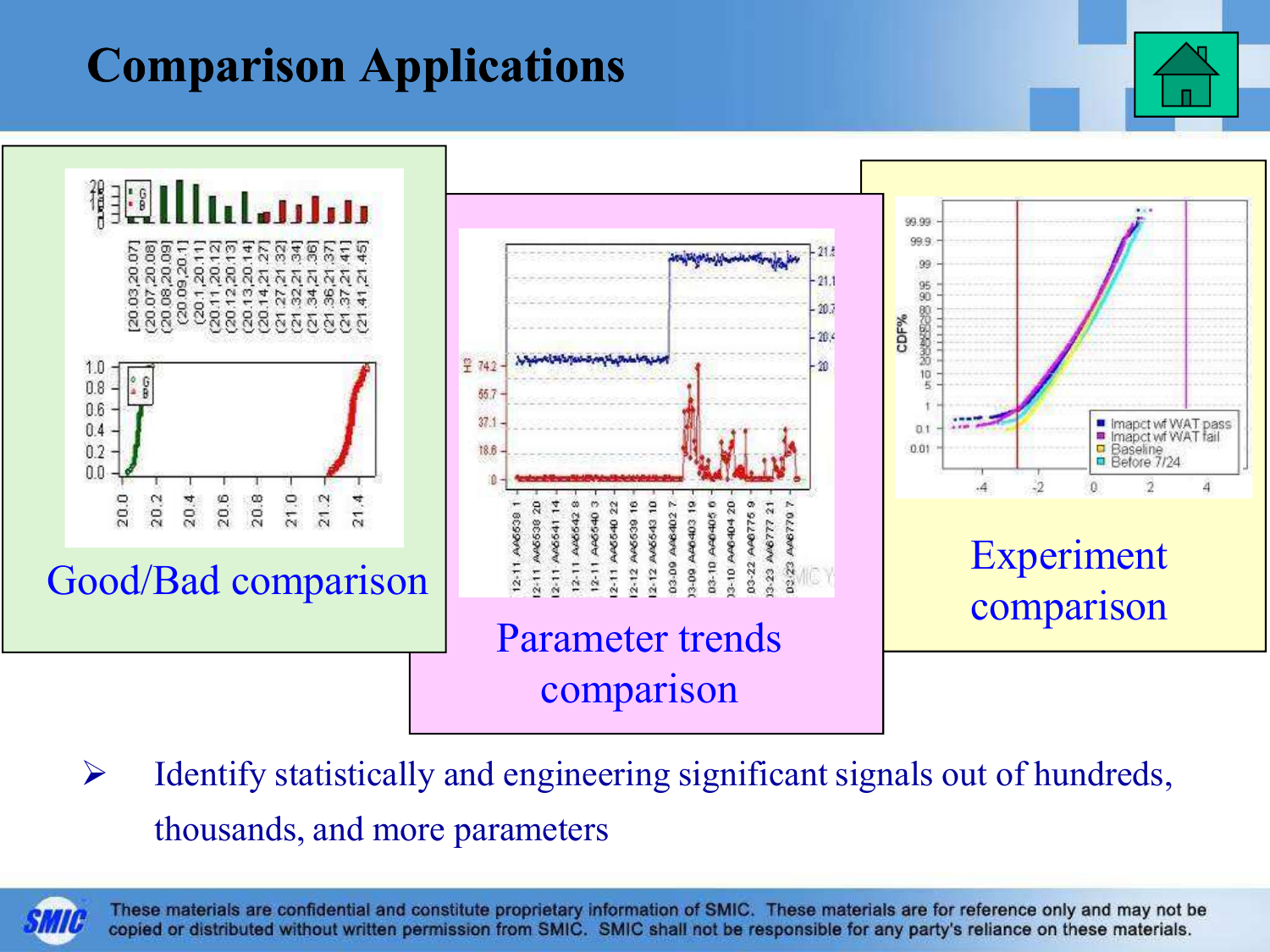#### Memory Bit Data

- $\bullet$  Memory bit data characteristics
	- –Lattice-like 0/1 (pass/fail) data
	- – Different coordinate systems: electrical address, logic address, physic address



- $\blacktriangleright$ Universal demands of **Product Bit Analysis(PBA)** 
	- $\blacktriangleright$ All Memory/Flash and Logical SRAM products need *Bit Analysis* to find out EFA (electrical failure analysis) root cause

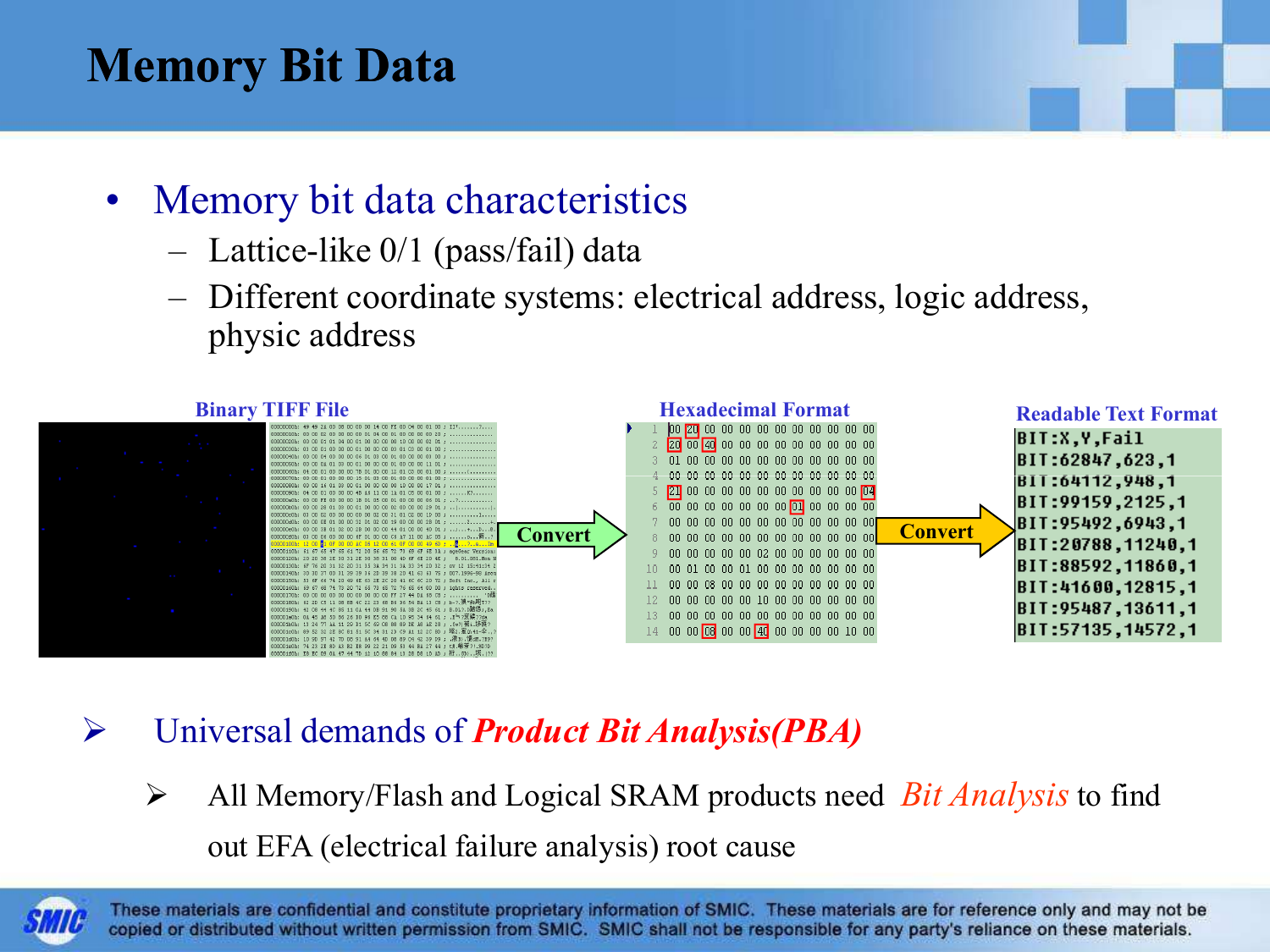#### Patent: Product Bit Analysis System



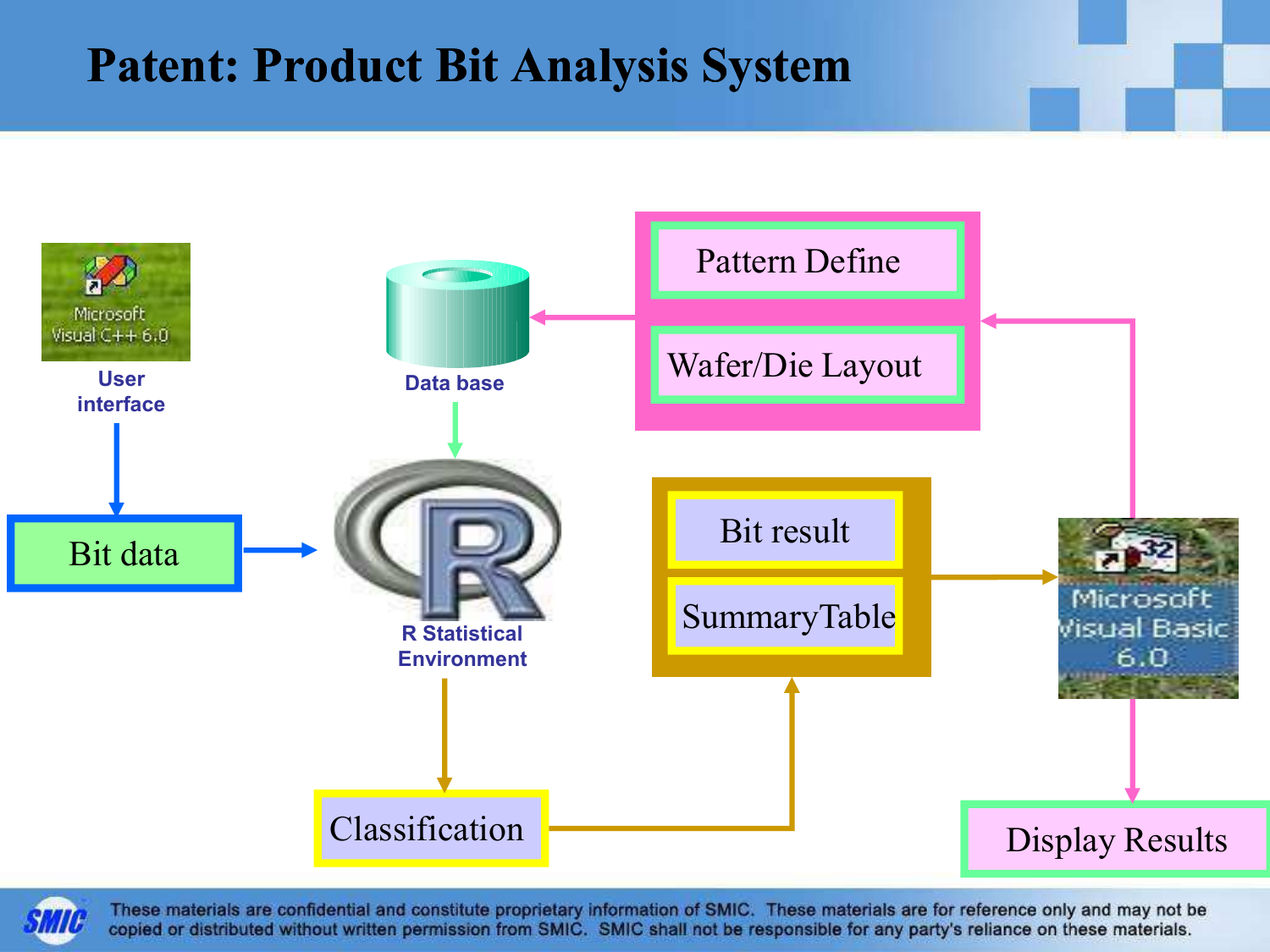#### PBA – Defining Bit Fail Pattern



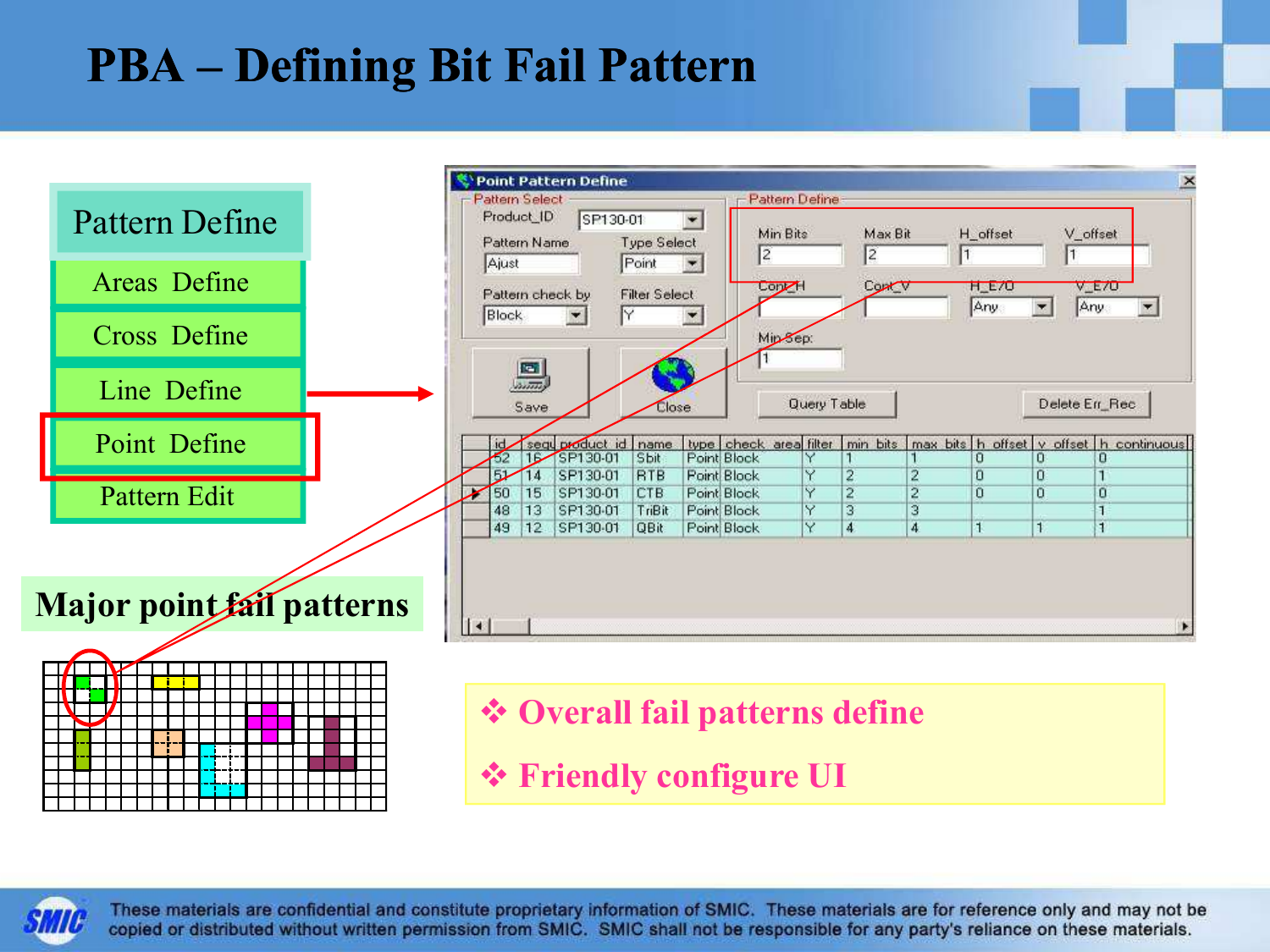#### PBA Result Snapshots



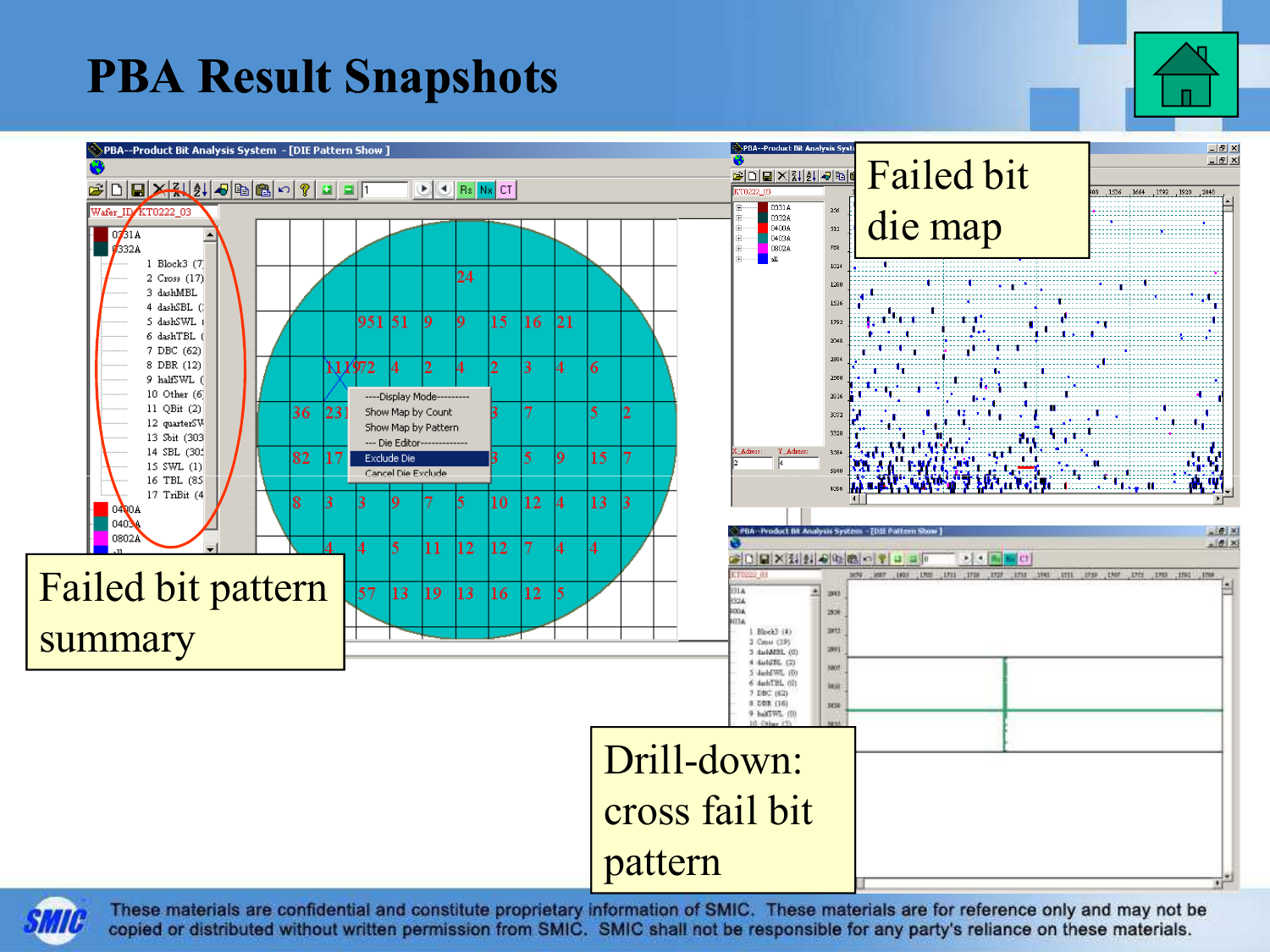#### Wafer Acceptance Test (WAT) Data



copied or distributed without written permission from SMIC. SMIC shall not be responsible for any party's reliance on these materials.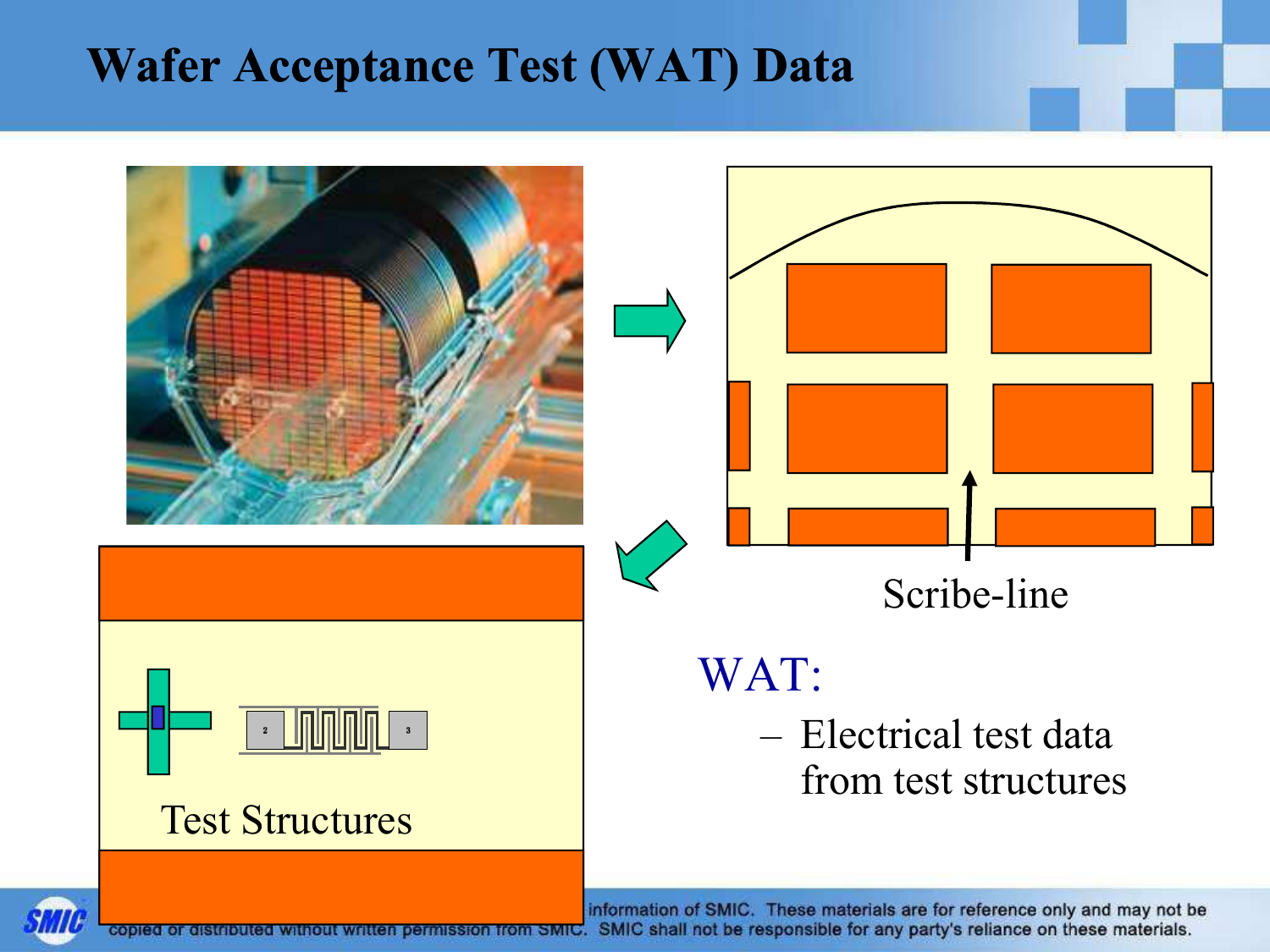#### Patent: WAT Classification Background Information

#### • $\begin{array}{ll}\text{WAT} & \text{CP} & \text{A} \\ \text{WAT} & \text{A} & \text{A} \\ \text{A} & \text{B} & \text{B} \\ \text{B} & \text{B} & \text{B} \end{array}$

- 在晶片的制造过程中,芯片之间最终会切割掉的区域 ( Scribe-line), 会放一系<br>- 列的测试结构 田干记录生产过程及设冬状况的信息 左敕全県片生产完成 列的测试结构,用于记录生产过程及设备状况的信息。在整个晶片生产完成 后,针对晶片上的测试结构会进行一系列的电性测试,得到的结果即为 Wafer acceptance test ( WAT ) 数据。
- 通常 WAT 数据具有代表晶片好坏的特性,针对 WAT 数据和 CP 数据的统计<br>——方法在 Dynast 系统中已得到广泛的应用 方法在 Dynast 系统中已得到广泛的应用。
- $\bullet$  提出问题的背景
	- 基于良率 (CP)数据与WAT数据通常有很强的相关性,工程师在测完WAT时<br>- 就可以对是片的自家有此概令,但因为问题的复杂性,工程师通常日有此横 就可以对晶片的良率有些概念。但因为问题的复杂性,工程师通常只有些模糊的概念。
- 本专利解决的问题•
	- $\cdots$   $\mapsto$   $\cdots$   $\cdots$   $\mapsto$   $\mapsto$   $\cdots$ - 本专利运用统计和数据库挖掘的手法从历史CP和WAT数据得到它们综合的相 关性,然后从新晶片的WAT结果来对它们未知的CP结果做个好或坏的预测。

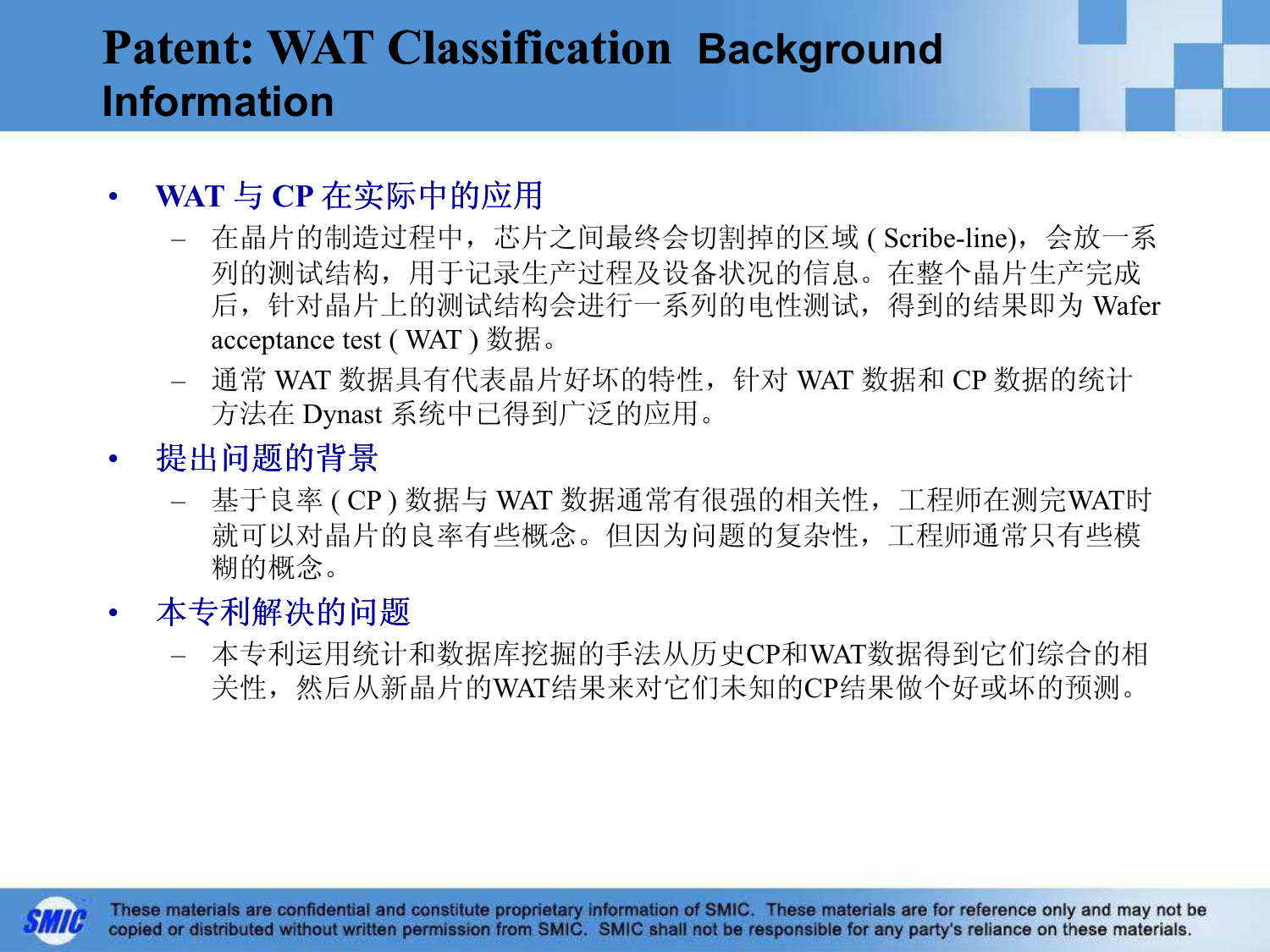#### Patent: WAT Classification Background Information

#### •• 基于 WAT 数据分析的已有方法

- WAT的测试结果反映了整个生产过程的总体状况, WAT参数取值与产品良率有 很强的相关性,对WAT参数进行统计分析能使我们得到关于产品良率的诸多信息。
- WAT参数众多(上百到数百个)而且参数之间有较强的交互效应, 它们的统计<br>性质也变的相对复杂 性质也变的相对复杂。
- 现有的针对WAT参数的统计工具主要有比较分析、相关性分析,比如对不同条<br>- 件下生产的显片的WAT参数作比较分析,看不同冬件下的WAT参数是否有明显 件下生产的晶片的WAT参数作比较分析,看不同条件下的WAT参数是否有明显 差异;将WAT参数与CP数据、WS数据、iEMS数据等做相关性分析,可以找出有相关性的因素。
- 已有分析方法均是基于现有历史数据对产品的生产及设备状况特征进行分析。
- $\bullet$  已有方法的不足之处
	- 利用历史数据对产品特征进行预测,现有的统计工具还不能实现。
	- 本专利正是基于预测分类问题而提出的解决办法 。

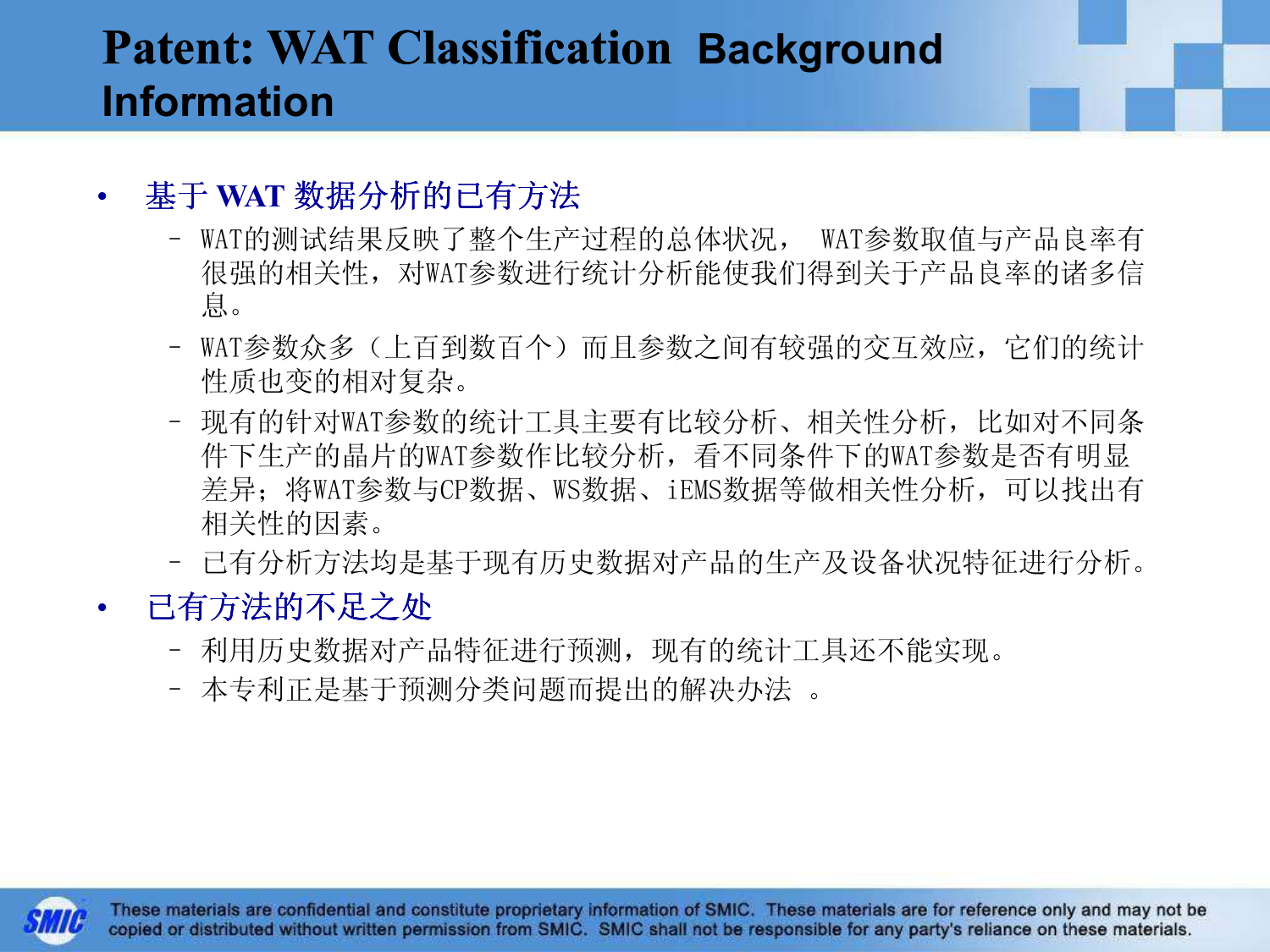#### WAT Classification Analysis

# • Problem

– Pred Predict good/bad yield group from WAT data

- Model building
	- –Based on historical data and good/bad wafer groups
	- –Select "useful" WAT parameters, 筛选WAT参数
	- –Principle Component Analysis, 主成分分析
	- –Discriminant analysis, 判别分析

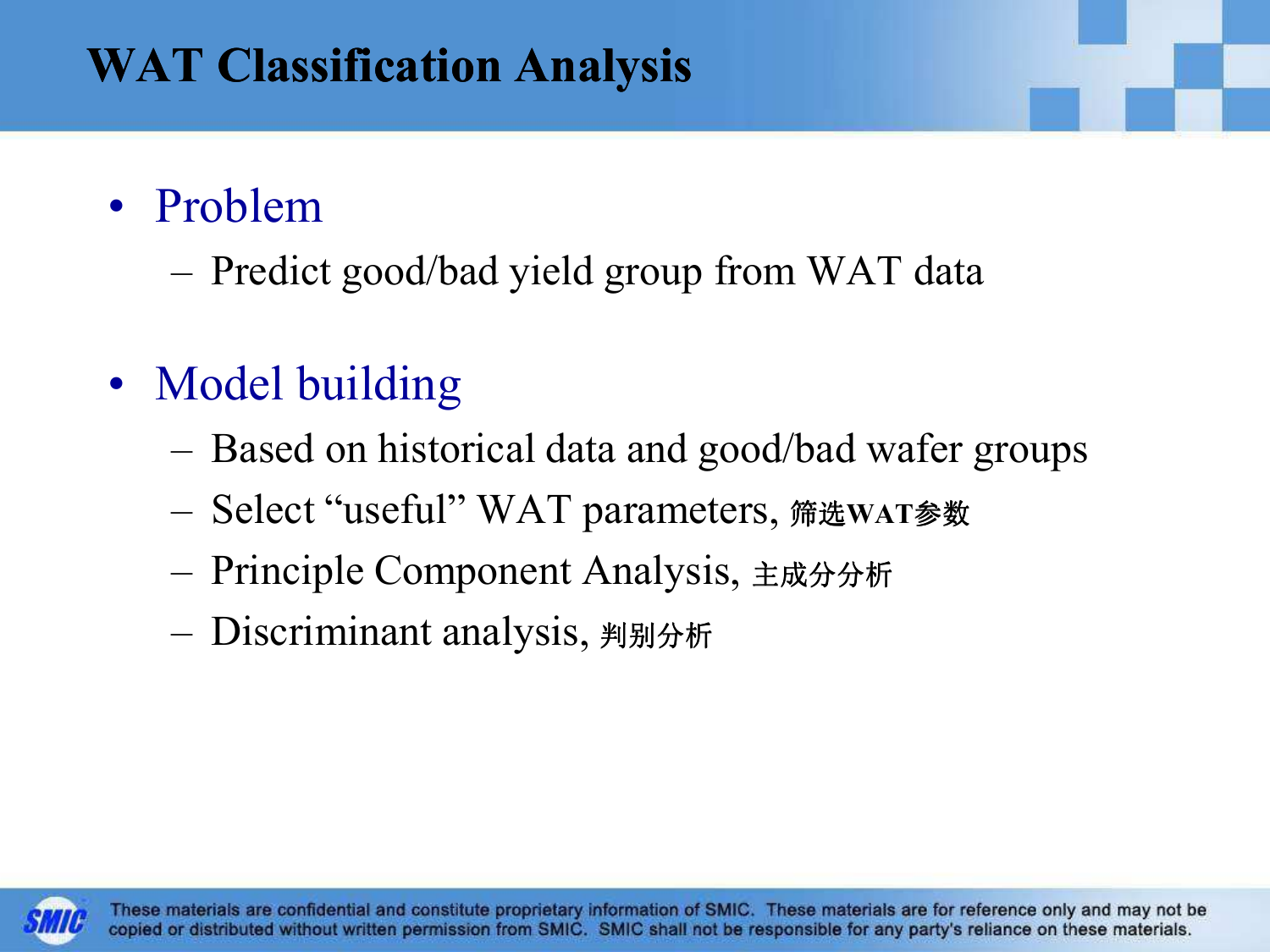#### WAT Classification Example



copied or distributed without written permission from SMIC. SMIC shall not be responsible for any party's reliance on these materials.